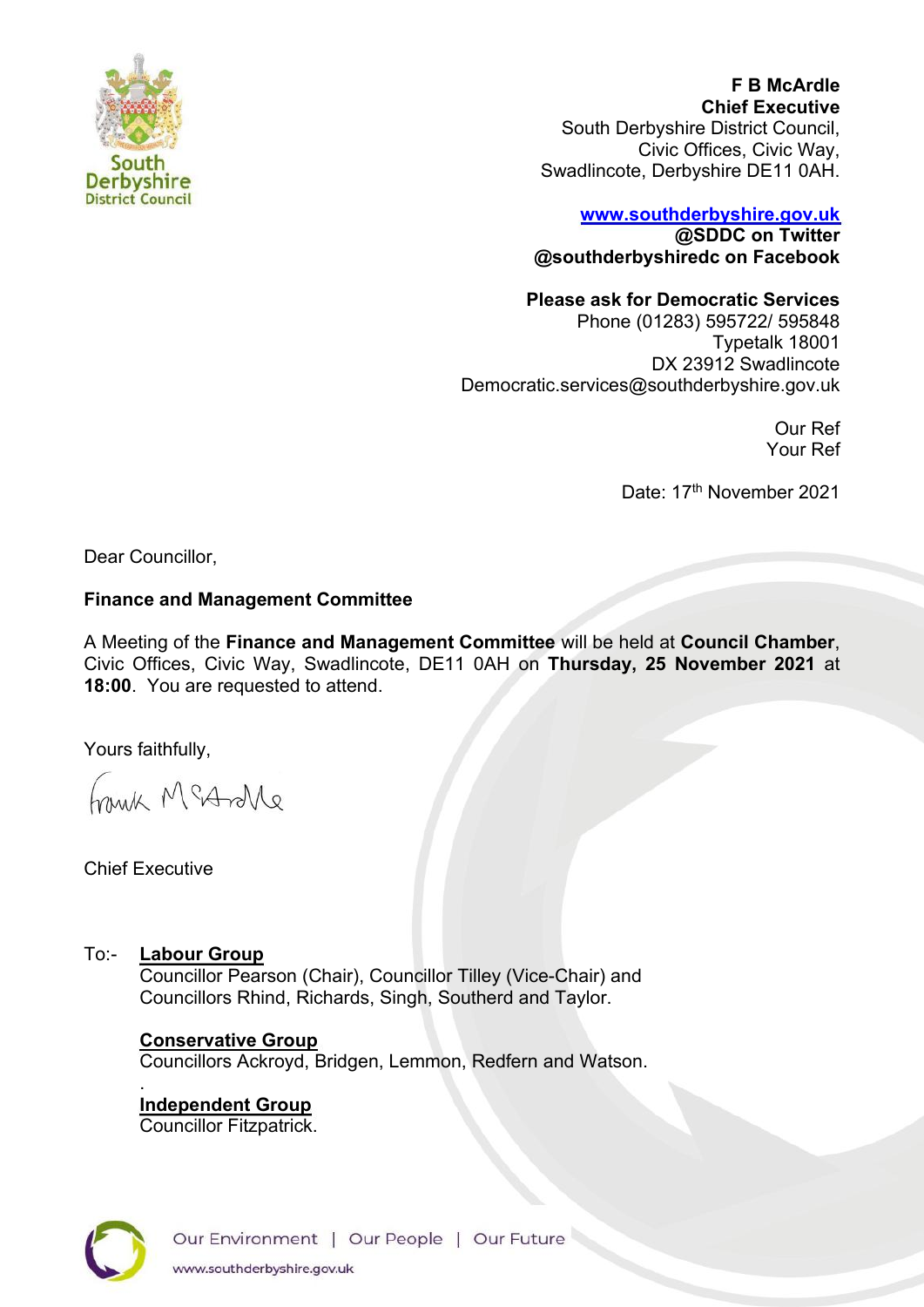#### **AGENDA**

### **Open to Public and Press**

| 1                       | Apologies and to note any Substitutes appointed for the Meeting.                                 |                |
|-------------------------|--------------------------------------------------------------------------------------------------|----------------|
| $\overline{\mathbf{2}}$ | To receive the Open Minutes of the following Meetings:                                           |                |
|                         | 10th June 2021                                                                                   | $4 - 7$        |
|                         | 22nd July 2021                                                                                   | $8 - 12$       |
|                         | 3rd August 2021                                                                                  | $13 - 14$      |
|                         | 26th August 2021                                                                                 | $15 - 20$      |
| 3                       | To note any declarations of interest arising from any items on the Agenda                        |                |
| 4                       | To receive any questions by members of the public pursuant to Council<br>Procedure Rule No.10.   |                |
| 5                       | To receive any questions by Members of the Council pursuant to Council<br>procedure Rule No. 11. |                |
| 6                       | Reports of Overview and Scrutiny Committee                                                       |                |
| 7                       | CORPORATE PLAN 2020-24 PERFORMANCE REPORT (2021-2022<br>QUARTER 2- APRIL TO 30 SEPTEMBER)        | $21 - 75$      |
| 8                       | <b>GENERAL FUND REVENUE MONITORING 2021-22</b>                                                   | 76 - 95        |
| 9                       | <b>HOUSING REVENUE ACCOUNT REVENUE FINANCIAL MONITORING</b><br>2021-22                           | $96 - 103$     |
| 10                      | <b>COLLECTION FUND 2021-22</b>                                                                   | $104 -$<br>111 |